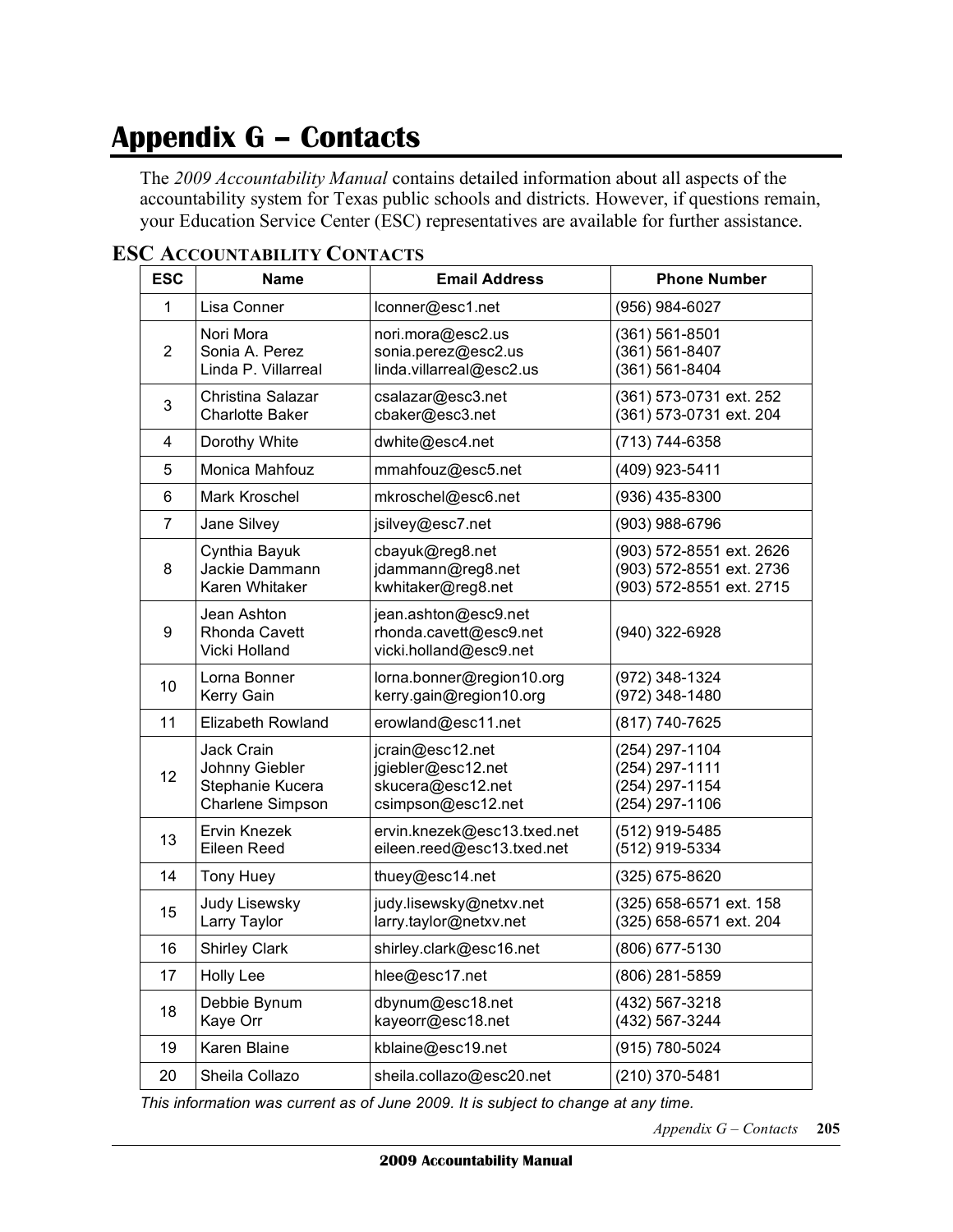## **OTHER CONTACTS**

 Questions related to indicators, programs, and policies not covered in the *Manual* should be directed to the appropriate contact listed below. *All telephone numbers are in the (512) area code unless otherwise indicated.* 

| <b>Subject</b>                                               | Contact                                     | <b>Number</b> |
|--------------------------------------------------------------|---------------------------------------------|---------------|
| <b>AEIS Reports</b>                                          | Performance Reporting                       | 463-9704      |
| Accountability Ratings (methodology)                         | <b>Performance Reporting</b>                | 463-9704      |
| Adequate Yearly Progress (AYP)                               | Performance Reporting                       | 463-9704      |
| <b>Alternative Education Accountability</b>                  | <b>Performance Reporting</b>                | 463-9704      |
| Appeals                                                      | <b>Performance Reporting</b>                | 463-9704      |
| <b>Blue Ribbon Schools</b>                                   | Communications                              | 463-9103      |
| Campus ID (changing)                                         | Accountability Research (AskTED)            | 463-9809      |
| Charter Schools                                              | <b>Charter Schools</b>                      | 463-9575      |
| <b>College Admissions Tests:</b>                             |                                             |               |
| <b>SAT</b>                                                   | College Board, Southwestern Regional Office | 721-1800      |
| <b>ACT</b>                                                   | <b>ACT Regional Office</b>                  | 345-1949      |
| <b>DAEP</b>                                                  | Chapter 37 - Safe Schools                   | 463-9982      |
| Gold Performance Acknowledgments                             | Performance Reporting                       | 463-9704      |
| Indicator Methodology:                                       |                                             |               |
| <b>Advanced Course Completion</b>                            | Performance Reporting                       | 463-9704      |
| <b>AP/IB Results</b>                                         | <b>Accountability Research</b>              | 475-3523      |
| Attendance Rate                                              | Performance Reporting                       | 463-9704      |
| Dropouts                                                     | <b>Accountability Research</b>              | 475-3523      |
| College-Ready Graduates                                      | <b>Performance Reporting</b>                | 463-9704      |
| Commended Performance                                        | Performance Reporting                       | 463-9704      |
| Comparable Improvement                                       | Performance Reporting                       | 463-9704      |
| Completion                                                   | <b>Accountability Research</b>              | 475-3523      |
| Recommended High School Program                              | Performance Reporting                       | 463-9704      |
| <b>SAT/ACT Results</b>                                       | Accountability Research                     | 475-3523      |
| <b>Texas Success Initiative</b>                              | <b>Performance Reporting</b>                | 463-9704      |
| <b>TAKS</b>                                                  | Performance Reporting                       | 463-9704      |
| Interventions                                                | Program Monitoring and Interventions        | 463-5226      |
| Investigations                                               | Program Monitoring and Interventions        | 463-5226      |
| <b>JJAEP</b>                                                 | Chapter 37 - Safe Schools                   | 463-9982      |
| Leavers (Dropouts, Completers)                               | <b>Accountability Research</b>              | 475-3523      |
| No Child Left Behind (NCLB) Act                              | <b>NCLB Program Coordination</b>            | 463-9374      |
| <b>PEIMS</b>                                                 | PEIMS HelpLine                              | 936-7346      |
| <b>Public Education Grant (PEG)</b>                          | Parent Complaints/Concerns                  | 463-9290      |
| <b>Public Hearings</b>                                       | Program Monitoring and Interventions        | 463-5226      |
| Recommended High School Program                              | Curriculum                                  | 463-9581      |
| <b>Retention Policy</b>                                      | Curriculum                                  | 463-9581      |
| School Report Card                                           | Performance Reporting                       | 463-9704      |
| <b>Special Education</b>                                     | <b>Special Education</b>                    | 463-5226      |
| Statutory (Legal) Issues                                     | <b>Legal Services</b>                       | 463-9720      |
| <b>TAKS</b>                                                  | <b>Student Assessment</b>                   | 463-9536      |
| <b>TAKS Testing Contractor</b>                               | Pearson                                     | 800-252-9186  |
| Technical Assistance Team (TAT)<br>(Methodology for List)    | Performance Reporting                       | 463-9704      |
| Technical Assistance Team (TAT)<br>(Implementation of Team)  | Program Monitoring and Interventions        | 463-5226      |
| <b>Testing Decisions</b>                                     |                                             |               |
| TAKS-Modified/TAKS-Alternate                                 | <b>Student Assessment</b>                   | 463-9536      |
| Other Issues                                                 | <b>Special Education</b>                    | 463-5226      |
| Texas Projection Measure (TPM)<br>(Calculation for Students) | <b>Student Assessment</b>                   | 463-9536      |
| TPM (Use in Accountability)                                  | Performance Reporting                       | 463-9704      |
| Texas Success Initiative (TSI)                               | Texas Higher Education Coordinating Board   | 427-6100      |

 **206** *Appendix G – Contacts*